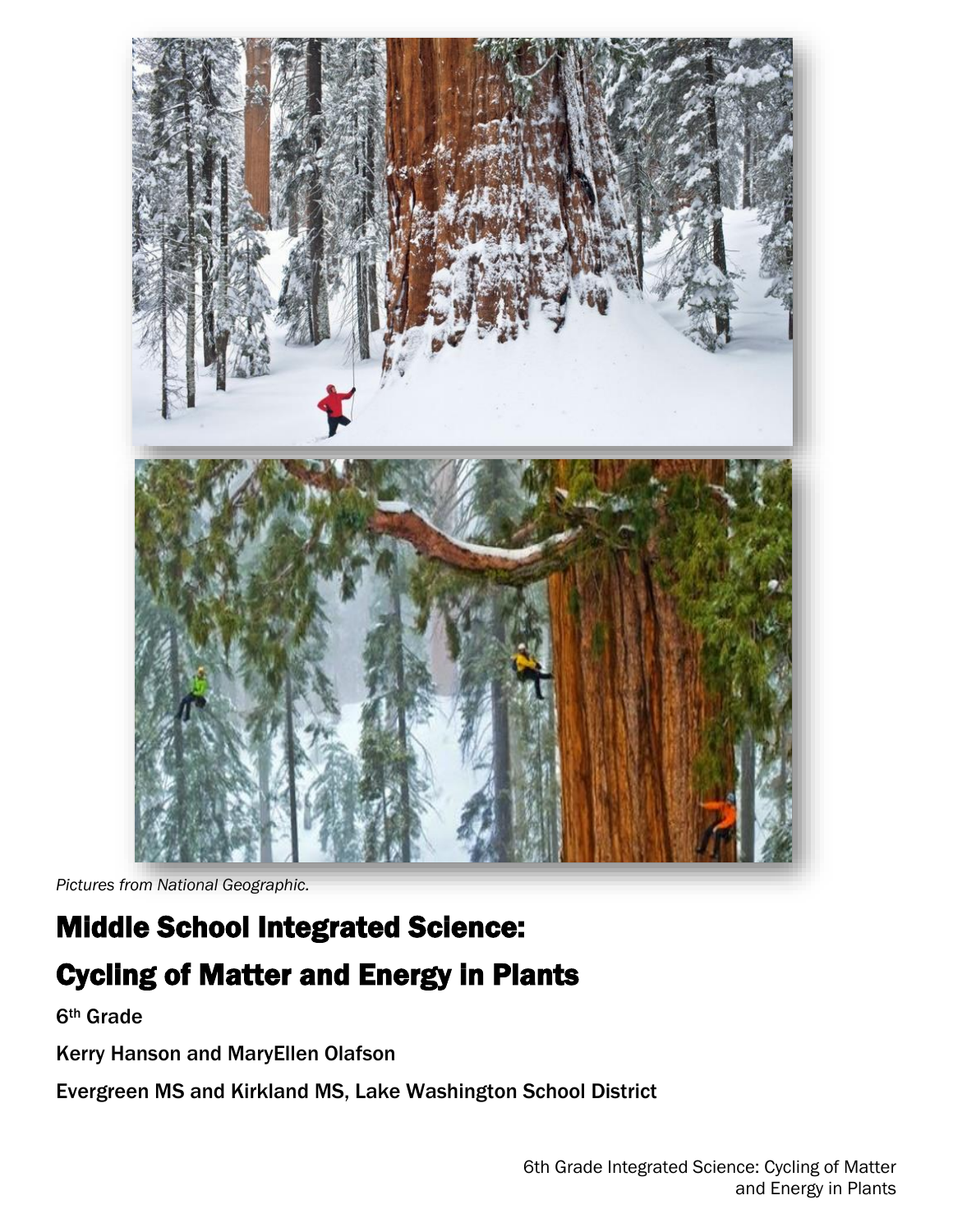#### Anchoring phenomenon:

The largest (most massive) tree in the world is called "The President" which is in Sequoia National Park.

#### Essential question about phenomenon/unit:

How does this tree grow from a tiny seed? How did it get so big? Where did it gets its energy and matter for its mass? Why does a plant make sugar?

#### Scientific explanation:

The President tree obtains energy from its environment and uses that energy to grow, develop, and reproduce. All organisms require energy to build the substances that make up their cells. This energy exists in the form of radiant energy from the sun which transforms into chemical energy in the bonds of molecules.

The President tree grew from a seed. It is a sequoia tree which is a type of gymnosperm. Unlike angiosperms, gymnosperm seeds develop inside of a scale on a cone or modified leaf. The word gymnosperm comes from Greek and means "naked seed." The seeds do not develop inside of fleshy fruit as angiosperms do. The seeds of gymnosperms are also different. They do not contain cotyledons, but do have nutritive material ("food") that develops from the female gametophyte tissue. Like angiosperms, gymnosperm seeds have seed coats which first break open by the radicle when the seedling emerges.

The roots of the President are likely only 20 feet deep, but about 100 feet wide. The sequoia tree root system intertwine with other sequoias to prevent being easily knocked over. These roots absorb both water and dissolved minerals from the soil. Minerals needed are nitrogen, phosphorus, potassium, calcium, etc. The nitrogen is imperative for building lignin which make trees rigid and able to grow tall. Tiny root hairs stick out of the root, helping in the absorption, but fungus on the roots help the tree get those minerals. The President's trunk (stem) is 247 ft tall and 54,000 cubic feet of wood. The trunk is where the xylem transports water and dissolved minerals up and the phloem transports sugar up and down the tree. Sequoia tree bark is especially filled with a chemical called tannin which aids in their longevity. This gives the President resistance to fire and rot. It also helps to ward off insects and mammals that would otherwise take easy advantage of the sugar-rich sap or the wood that it surrounds. The President has roughly two billion leaves. This is where the President makes its food through a process called photosynthesis. During photosynthesis, plants convert the sun's energy into chemical energy which is captured within the bonds of carbon molecules built from atmospheric carbon dioxide and water. The carbon from carbon dioxide in the air we breathe out ends up in "food" molecules (called glucose) each of which contains 6 carbon atoms (and 12 hydrogen atoms and 6 oxygen atoms).

Plants use the energy in some of the carbon molecules they make for the activities to keep themselves alive and to reproduce. This process is called cellular respiration, which all living things do. But there are carbon molecules (glucose) left over. These left-over glucose molecules are used to form the complex structures of plants, such as leaves, stems, branches and roots as well as fruits, seeds, nuts or vegetables. Each year trees use the left-over carbon molecules to add to themselves, making themselves bigger in mass (size). Most of the mass of a tree is carbon. That carbon comes from carbon dioxide used during photosynthesis.

Some environmental conditions that allow Sequoia and Redwood trees to grow so tall are: large amounts of rain (60-140 inches per year), mostly from November-April; summer fog which reduces evapotranspiration; temperate climate, average temperatures between 45 degrees and 61 degrees Fahrenheit; rich soil in river bottom flats; few natural enemies; burl sprouts, which promote growth after injury by fire or toppling; wind protection by other redwoods.

### NGSS *Performance Expectations* addressed in this unit: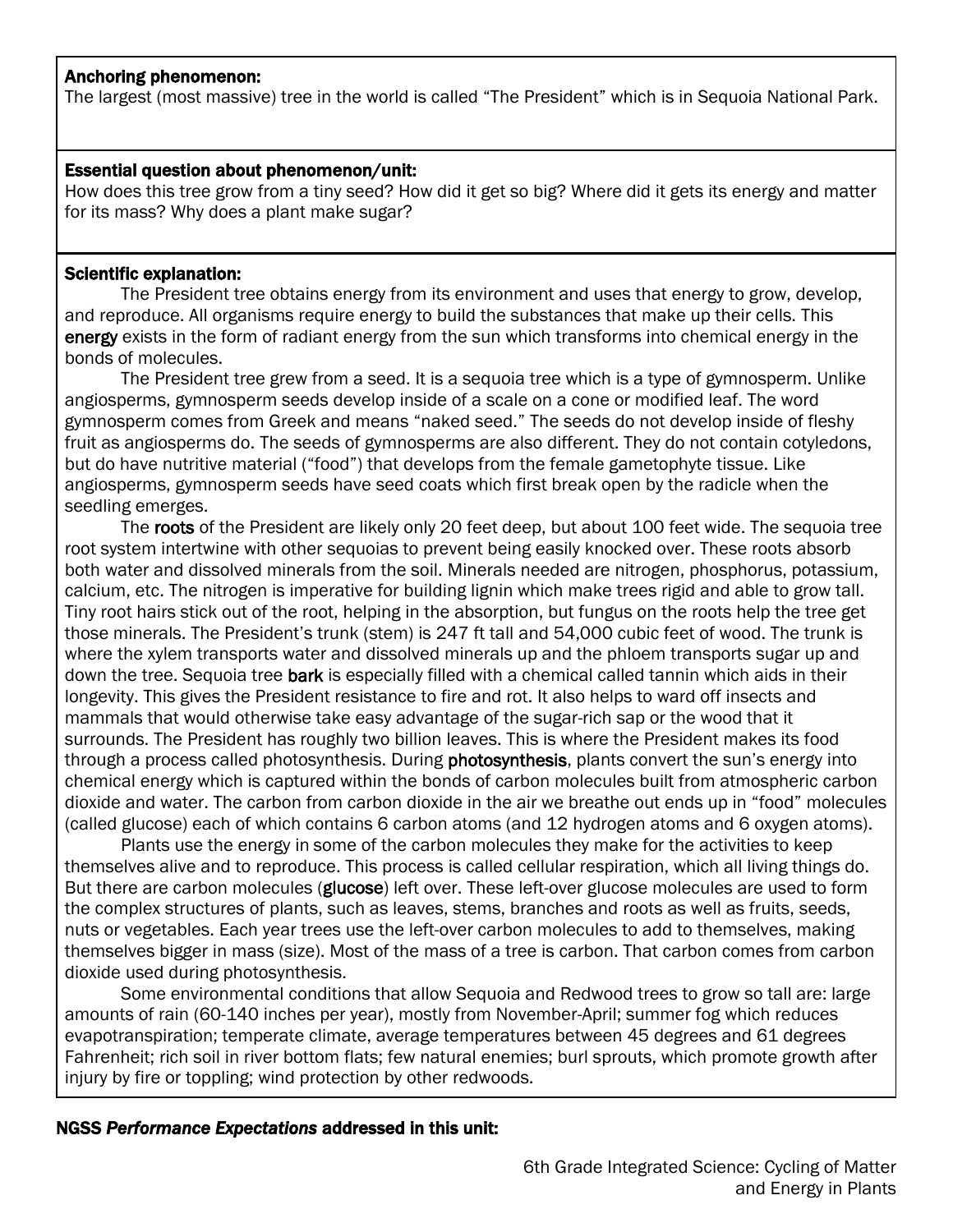| <b>Standard</b> | PE                                                                                                                                                                                                                                                                                                                                                                                                                                                                                                                                                                                                   | <b>DCI</b>                                                                                                                                                                                                                                                                     | <b>CCC</b>                               |
|-----------------|------------------------------------------------------------------------------------------------------------------------------------------------------------------------------------------------------------------------------------------------------------------------------------------------------------------------------------------------------------------------------------------------------------------------------------------------------------------------------------------------------------------------------------------------------------------------------------------------------|--------------------------------------------------------------------------------------------------------------------------------------------------------------------------------------------------------------------------------------------------------------------------------|------------------------------------------|
| $MS-LS1-1$      | Conduct an investigation to<br>provide evidence that living things<br>are made of cells; either one cell<br>or many different numbers and<br>types of cells. [Clarification<br>Statement: Emphasis is on<br>developing evidence that living<br>things are made of cells,<br>distinguishing between living and<br>non-living things, and understanding<br>that living things may be made of<br>one cell or many and varied cells.]                                                                                                                                                                    | LS1.A: Structure and Function<br>All living things are made up of<br>cells, which is the smallest unit<br>that can be said to be alive. An<br>organism may consist of one<br>single cell (unicellular) or many<br>different numbers and types of<br>cells (multicellular).     | Scale,<br>proportion,<br>and<br>quantity |
| $MS-LS1-3$      | Use argument supported by<br>evidence for how the body is a<br>system of interacting subsystems<br>composed of groups of cells.<br>[Clarification Statement: Emphasis<br>is on the conceptual understanding<br>that cells form tissues and tissues<br>form organs specialized for<br>particular body functions. Examples<br>could include the interaction of<br>subsystems within a system and the<br>normal functioning of those<br>systems.]                                                                                                                                                       | LS1.A: Structure and Function<br>In multicellular organisms, the<br>body is a system of multiple<br>interacting subsystems. These<br>subsystems are groups of cells<br>that work together to form tissues<br>and organs that are specialized<br>for particular body functions. | Systems<br>and system<br>models          |
| $MS-LS1-5$      | <b>Construct a scientific explanation</b><br>based on evidence for how<br>environmental and genetic factors<br>influence the growth of<br>organisms. [Clarification Statement:<br>Examples of local environmental<br>conditions could include availability<br>of food, light, space, and water.<br>Examples of genetic factors could<br>include  species of grass affecting<br>growth. Examples of evidence could<br>include drought decreasing plant<br>growth, fertilizer increasing plant<br>growth, different varieties of plant<br>seeds growing at different rates in<br>different conditions] | LS1.B: Growth and Development of<br>Organisms<br>Genetic factors as well as local<br>conditions affect the growth of the<br>adult plant.                                                                                                                                       | Cause and<br>Effect                      |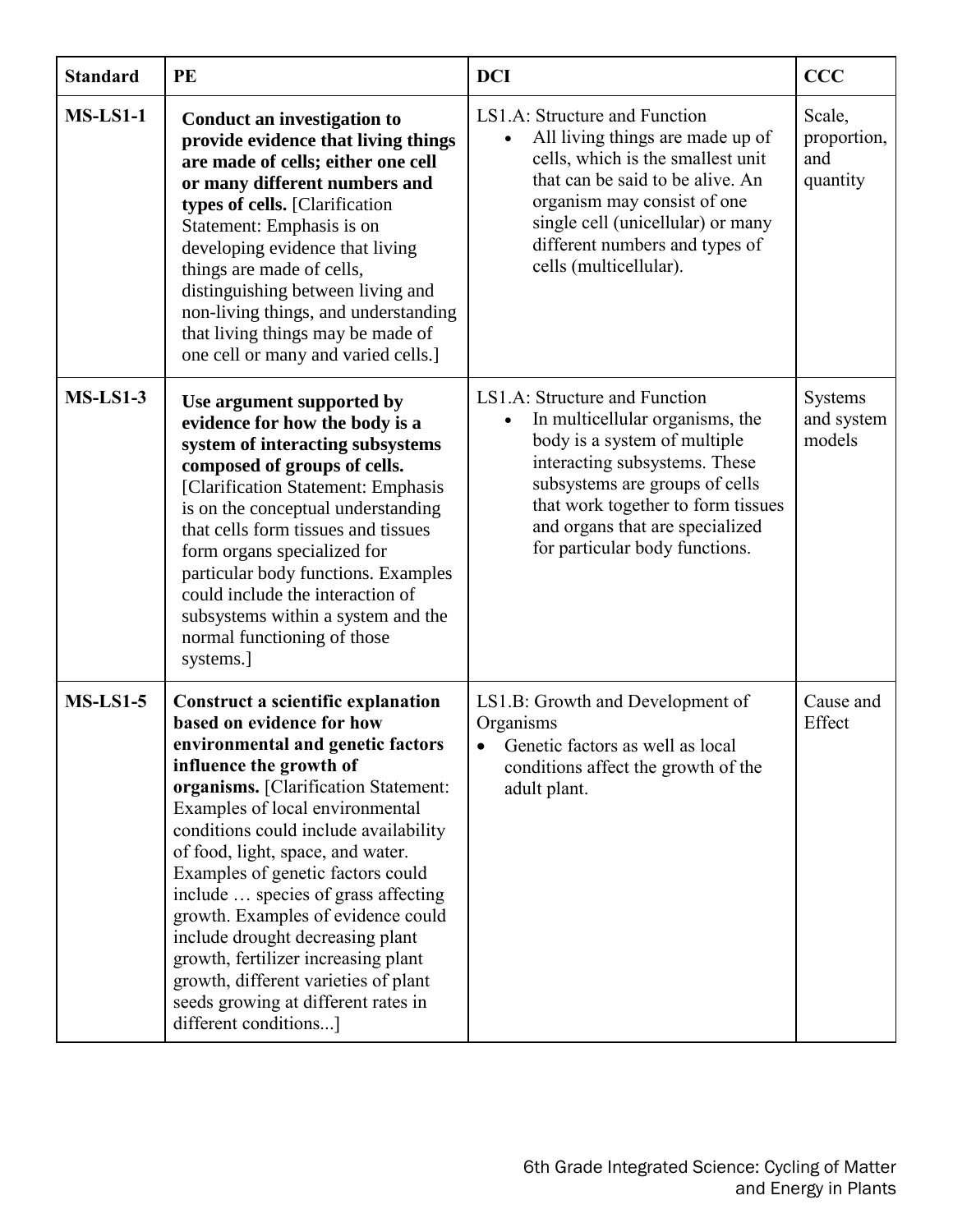| $MS-LS1-6$ | <b>Construct a scientific explanation</b><br>based on evidence for the role of<br>photosynthesis in the cycling of<br>matter and flow of energy into and<br>out of organisms. [Clarification<br>Statement: Emphasis is on tracing<br>movement of matter and flow of<br>energy. | LS1.C: Organization for Matter and<br>Energy Flow in Organisms<br>Plants, algae (including<br>$\bullet$<br>phytoplankton), and many<br>microorganisms use the energy from<br>light to make sugars (food) from<br>carbon dioxide from the atmosphere<br>and water through the process of<br>photosynthesis, which also releases<br>oxygen. These sugars can be used<br>immediately or stored for growth or<br>later use.<br>PS3.D: Energy in Chemical Processes<br>and Everyday Life<br>The chemical reaction by which<br>$\bullet$<br>plants produce complex food<br>molecules (sugars) requires an<br>energy input (i.e., from sunlight) to<br>occur. In this reaction, carbon<br>dioxide and water combine to form<br>carbon-based organic molecules and<br>release oxygen. (secondary) | Energy<br>and Matter |
|------------|--------------------------------------------------------------------------------------------------------------------------------------------------------------------------------------------------------------------------------------------------------------------------------|-------------------------------------------------------------------------------------------------------------------------------------------------------------------------------------------------------------------------------------------------------------------------------------------------------------------------------------------------------------------------------------------------------------------------------------------------------------------------------------------------------------------------------------------------------------------------------------------------------------------------------------------------------------------------------------------------------------------------------------------------------------------------------------------|----------------------|
|------------|--------------------------------------------------------------------------------------------------------------------------------------------------------------------------------------------------------------------------------------------------------------------------------|-------------------------------------------------------------------------------------------------------------------------------------------------------------------------------------------------------------------------------------------------------------------------------------------------------------------------------------------------------------------------------------------------------------------------------------------------------------------------------------------------------------------------------------------------------------------------------------------------------------------------------------------------------------------------------------------------------------------------------------------------------------------------------------------|----------------------|

# Summary Table of Activities in Unit

| <b>Activity</b>                                                                                                                  | <b>Evidence Students</b><br><b>Could Gain</b>                                                               | <b>Connection to</b><br><b>Phenomenon</b>                                  | Questioning<br>Strategies/<br><b>Discussion Points</b>                                                                        |
|----------------------------------------------------------------------------------------------------------------------------------|-------------------------------------------------------------------------------------------------------------|----------------------------------------------------------------------------|-------------------------------------------------------------------------------------------------------------------------------|
| <b>Activity 1:</b><br>Initial Model<br><b>Learning Target:</b><br>I can model my initial idea about<br>how this tree got so big. | Students can gain<br>strategies for modeling<br>and record initial ideas.                                   | Model scaffold is<br>directly related to<br>phenomenon.                    | How could we draw<br>things we cannot<br>see? How could we<br>use color to help us<br>model?                                  |
| <b>Activity 2:</b><br>Living vs. nonliving card sort and<br>discussion<br>(Modified FOSS Diversity of life<br>activity)          | Growth and Development<br>is one of the factors that<br>determines if something<br>is living or non-living. | A tree is a living thing<br>because it has all<br>characteristics of life. | How did you sort the<br>cards? What<br>characteristics do<br>you use to determine<br>if something was<br>living or nonliving? |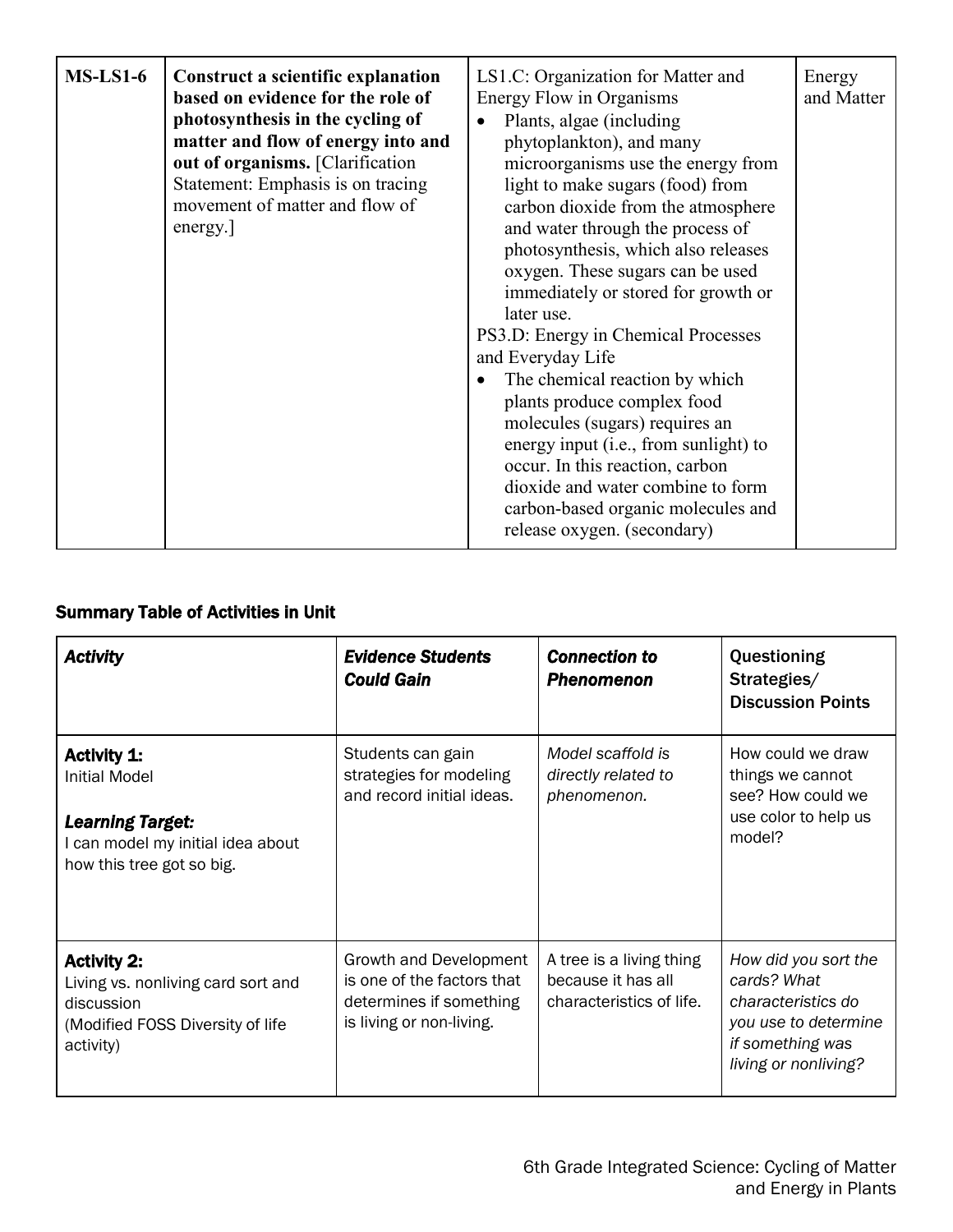| Optional additional resource:<br>Science Court: Living Things<br>(available on YouTube)<br><b>Learning Target:</b><br>I can determine if something is<br>living or nonliving based on its<br>characteristics.                                       |                                                                                                                                                       |                                                                                                                                            |                                                                                                                                                                                                      |
|-----------------------------------------------------------------------------------------------------------------------------------------------------------------------------------------------------------------------------------------------------|-------------------------------------------------------------------------------------------------------------------------------------------------------|--------------------------------------------------------------------------------------------------------------------------------------------|------------------------------------------------------------------------------------------------------------------------------------------------------------------------------------------------------|
| <b>Activity 3:</b><br>Yeast experiment (Modified from<br>FOSS Diversity of Life)<br><b>UAO</b><br><b>Learning Target:</b><br>I can apply my knowledge of the<br>characteristics of life to explain my<br>observations with the yeast<br>experiment. | The yeast got energy from<br>the sugar.                                                                                                               | Living things get<br>energy from sugar to<br>carry out life<br>processes. They<br>release carbon dioxide<br>when they break down<br>sugar. | Is yeast a living<br>thing? How do you<br>know? What<br>characteristics of life<br>can we see? What<br>observations can be<br>made about the<br>experiment? How do<br>we know something<br>happened? |
| <b>Activity 4:</b><br>Energy reading and discussion<br><b>Learning Target:</b><br>I can explain what energy is and why<br>energy is important.                                                                                                      | Every living thing needs<br>energy. Sunlight is the<br>initial source of all<br>energy. Different<br>organisms get their<br>energy in different ways. | The President must be<br>getting all the energy it<br>needs to carry out life<br>processes specifically<br>growth and<br>development.      | Why is energy so<br>important? Where do<br>we get energy?                                                                                                                                            |
| <b>Activity 5:</b><br>Pocket plant<br><b>Learning Target:</b><br>I can analyze data from a plant<br>growth experiment using<br>different conditions inside a<br>closed system.                                                                      | Seeds will only germinate<br>when in the right<br>conditions (water, light,<br>oxygen, warmth). Soil is<br>not a necessary<br>component.              | The President<br>germinated because it<br>had the right<br>conditions like water,<br>oxygen, and warmth.                                   | How is a plant able to<br>grow without soil?<br>How does soil aid in<br>plant growth?                                                                                                                |
| <b>Activity 6:</b><br>Seed dissection and                                                                                                                                                                                                           | Seeds have the energy<br>and matter stored inside                                                                                                     | The President got<br>energy and the matter                                                                                                 | Why are angiosperms<br>and gymnosperms                                                                                                                                                               |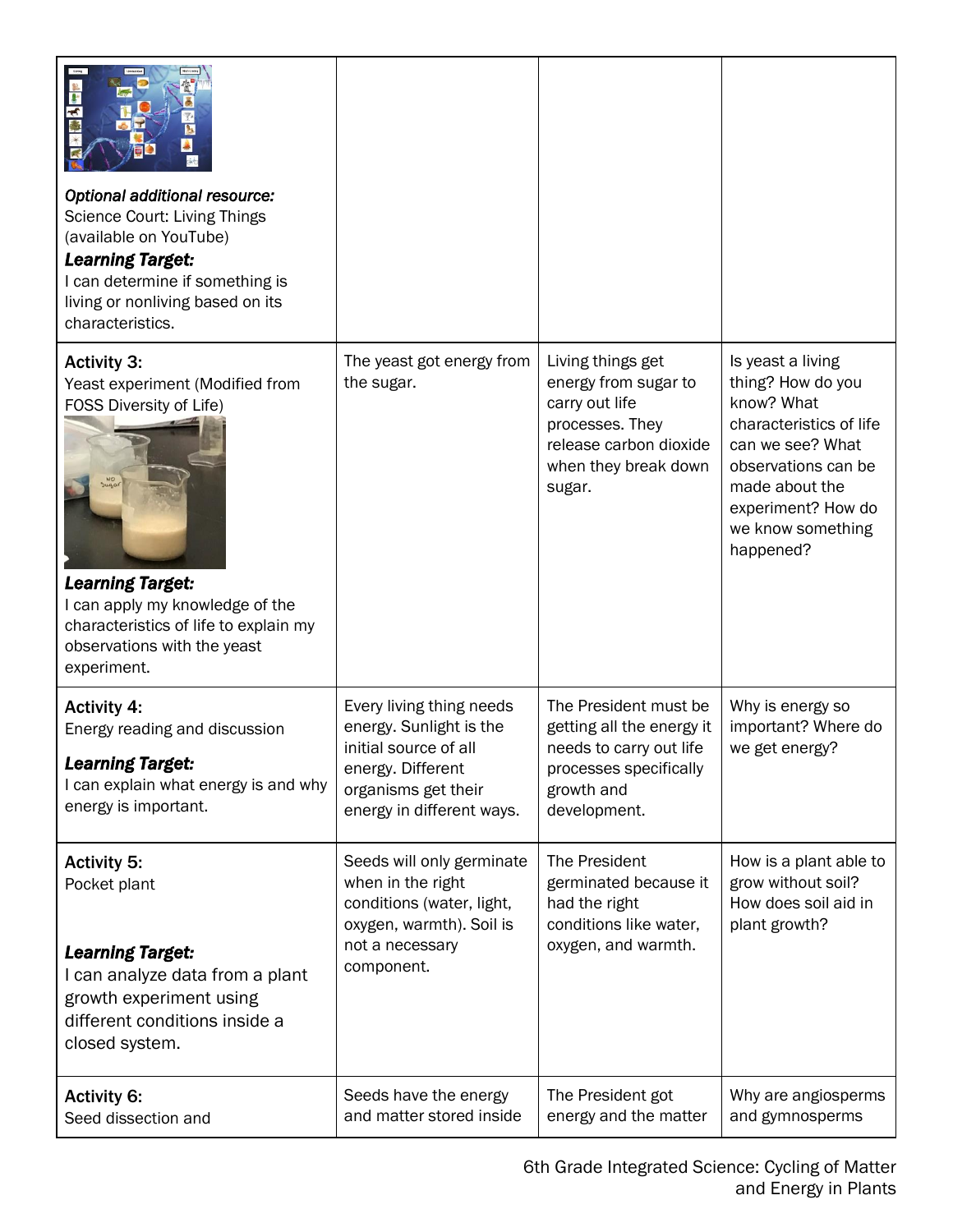| angiosperm/gymnosperm seed<br>comparison<br><b>Learning Target:</b><br>I can conduct an investigation with<br>different seeds to determine how<br>they are similar and different.                                                    | of them to allow a<br>seedling to grow without<br>any other resources.                                                                                       | to grow from the seed<br>as a seedling. Once it<br>sprouted leaves it got<br>energy from the sun<br>and matter from its<br>roots and the air.      | different? How are<br>their seeds different?<br>How are they the<br>same?                                                         |
|--------------------------------------------------------------------------------------------------------------------------------------------------------------------------------------------------------------------------------------|--------------------------------------------------------------------------------------------------------------------------------------------------------------|----------------------------------------------------------------------------------------------------------------------------------------------------|-----------------------------------------------------------------------------------------------------------------------------------|
| <b>Activity 7:</b><br>Seedling environment experiment<br><b>Learning Target:</b><br>Using what I learned in my<br>pocket plant experiment, I can<br>develop another experiment and<br>analyze data a new plant growth<br>experiment. | As long as seeds get<br>water, air (carbon<br>dioxide), and light the<br>seedling can grow.                                                                  | The President can<br>continue to grow as<br>long as it gets water,<br>air (carbon dioxide),<br>and light.                                          | What environmental<br>factors affect plant<br>growth? What are<br>some factors that<br>may influence the<br>President's growth?   |
| <b>Activity 8:</b><br>Roots, stems, and leaves reading<br>(pages 244-245 in frog textbook)<br><b>Learning Target:</b><br>I can explain how each plant<br>structure aids in The President's<br>growth.                                | Leaves, stems, and roots<br>are specialized structures<br>that allow grown plants to<br>get the energy and<br>matter that they need to<br>get bigger.        | The President has<br>these structures such<br>as leaves, stems, and<br>roots that allow it to<br>get the energy and<br>matter it needs to<br>grow. | Do all plants need<br>roots? How about<br>stems or leaves? Why<br>or why not?                                                     |
| <b>Activity 9:</b><br>Photosynthesis reading (pages 261-<br>263 frog textbook) and modeling<br>with blocks                                                                                                                           | Inside leaves, plants take<br>in CO2 and H2O. Using<br>the energy from the sun,<br>plants can convert those<br>molecules into glucose<br>(sugar) and oxygen. | Plants are taking in<br>energy and matter and<br>therefore, get bigger.                                                                            | Why is this process of<br>photosynthesis so<br>important? Why<br>would a plant build<br>sugar molecules only<br>to break it down? |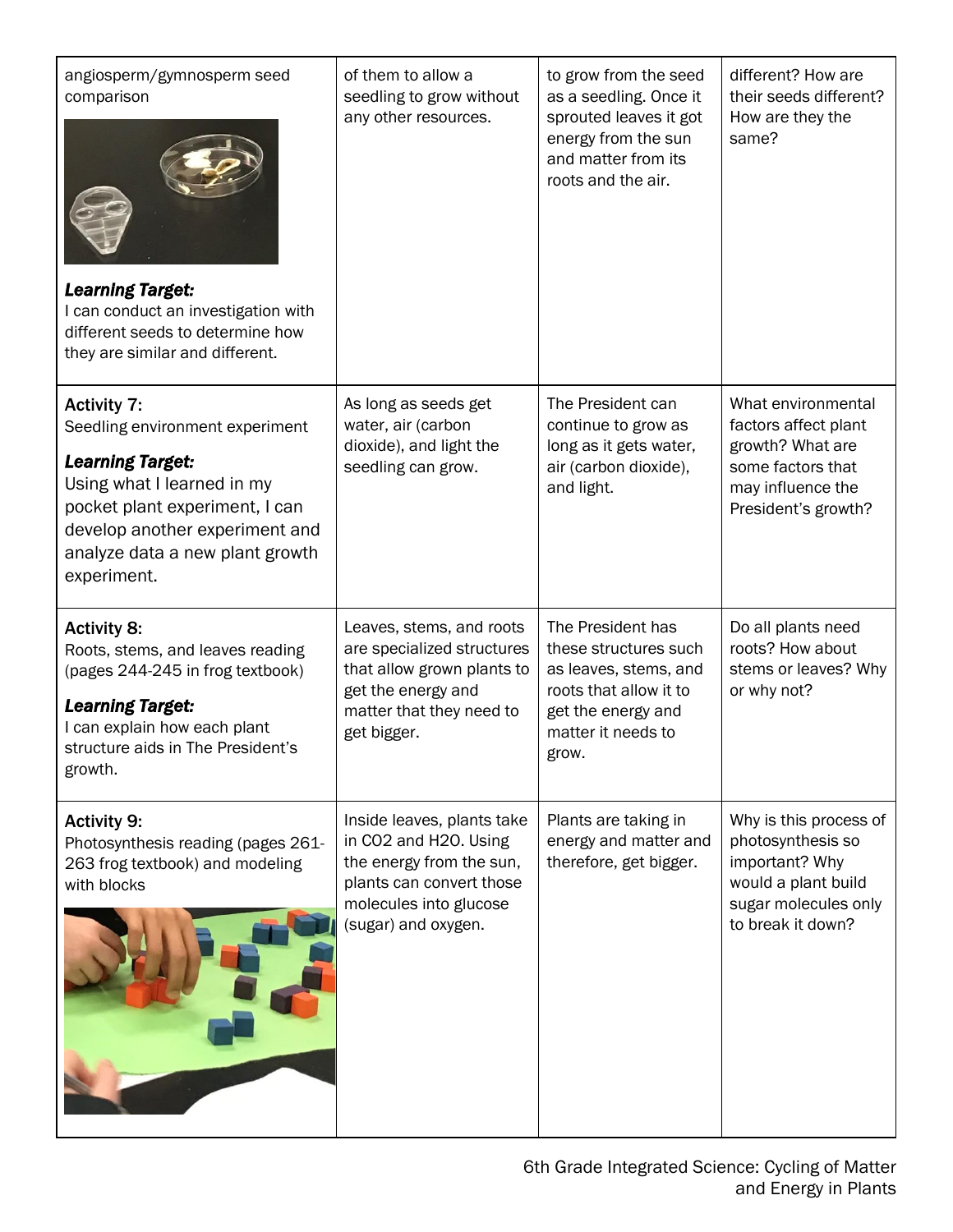| <b>Learning Target:</b><br>I can model the chemical reaction of<br>photosynthesis. Also, I can contrast<br>photosynthesis and cellular<br>respiration.                         |                                                                                                                                                                                        |                                                                                                                                                                        |                                                                                                                        |
|--------------------------------------------------------------------------------------------------------------------------------------------------------------------------------|----------------------------------------------------------------------------------------------------------------------------------------------------------------------------------------|------------------------------------------------------------------------------------------------------------------------------------------------------------------------|------------------------------------------------------------------------------------------------------------------------|
| <b>Activity 10:</b><br>Transpiration lab<br><b>Learning Target:</b><br>I can plan an investigation to show<br>that plants carry out cellular<br>respiration.                   | Plants break down the<br>sugar they make and<br>release carbon dioxide<br>and water back into the<br>air. Like humans,<br>breaking down the sugar<br>is what allows things to<br>grow. | The President is<br>breaking down the<br>sugars it is making<br>and releasing carbon<br>dioxide and water. The<br>President grows when<br>it breaks down its<br>sugar. | What are the<br>products of the<br>reaction of cellular<br>respiration?                                                |
| <b>Activity 11:</b><br>Plant data analysis activity<br><b>Learning Target:</b><br>I can construct an argument to<br>explain which molecules are<br>essential for plant growth. | Soil provides nutrients to<br>a plant, but the amount<br>of soil around a tree<br>stays mostly the same<br>over the life of a tree.                                                    | The soil around the<br>President is not<br>decreasing by much<br>over time. So the soil<br>is not giving the<br>President much of the<br>matter to grow.               | What molecules are<br>essential for plant<br>growth? How and<br>where does the<br>President gather<br>those molecules? |

(*Add Rows as Necessary*)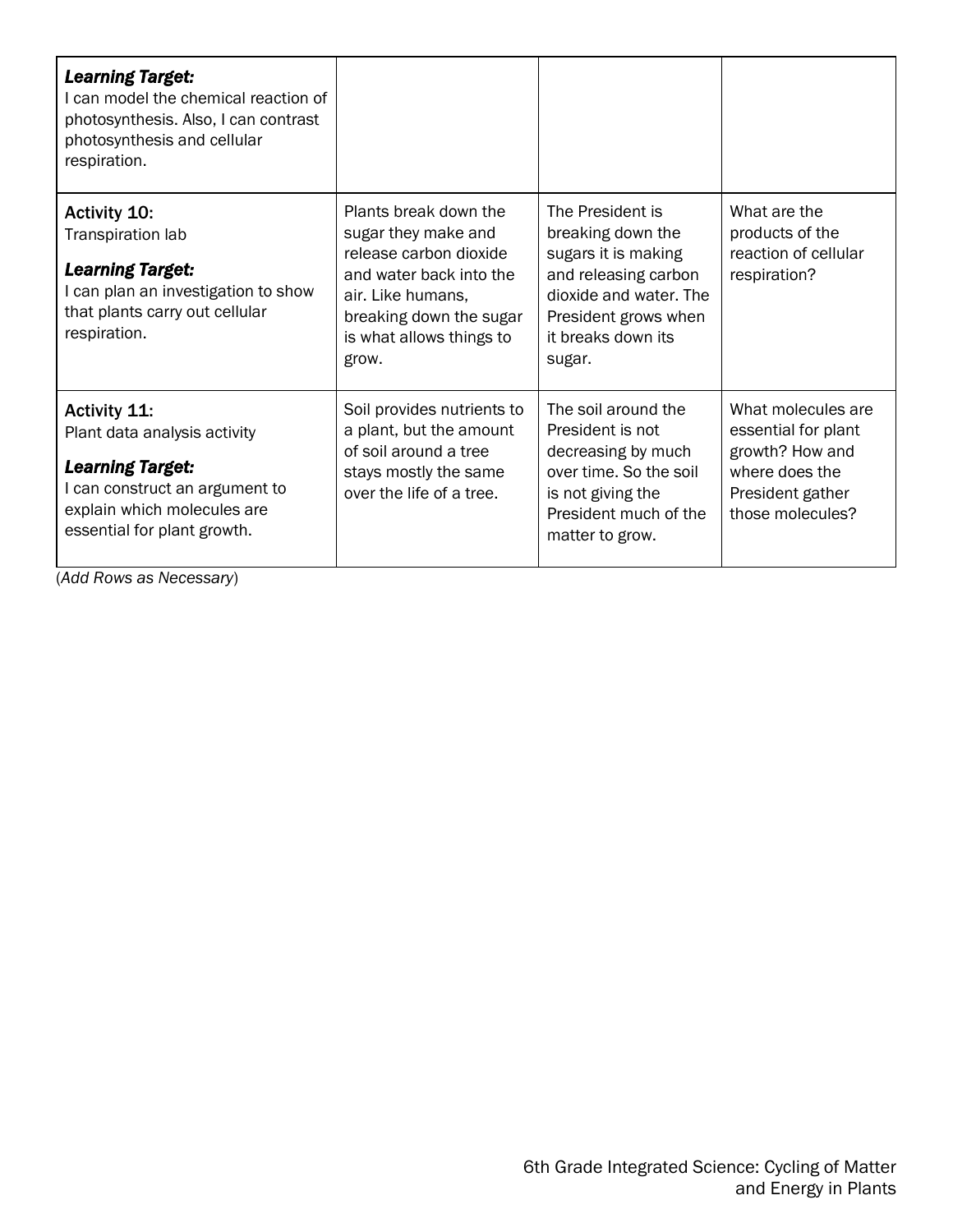# Model Template